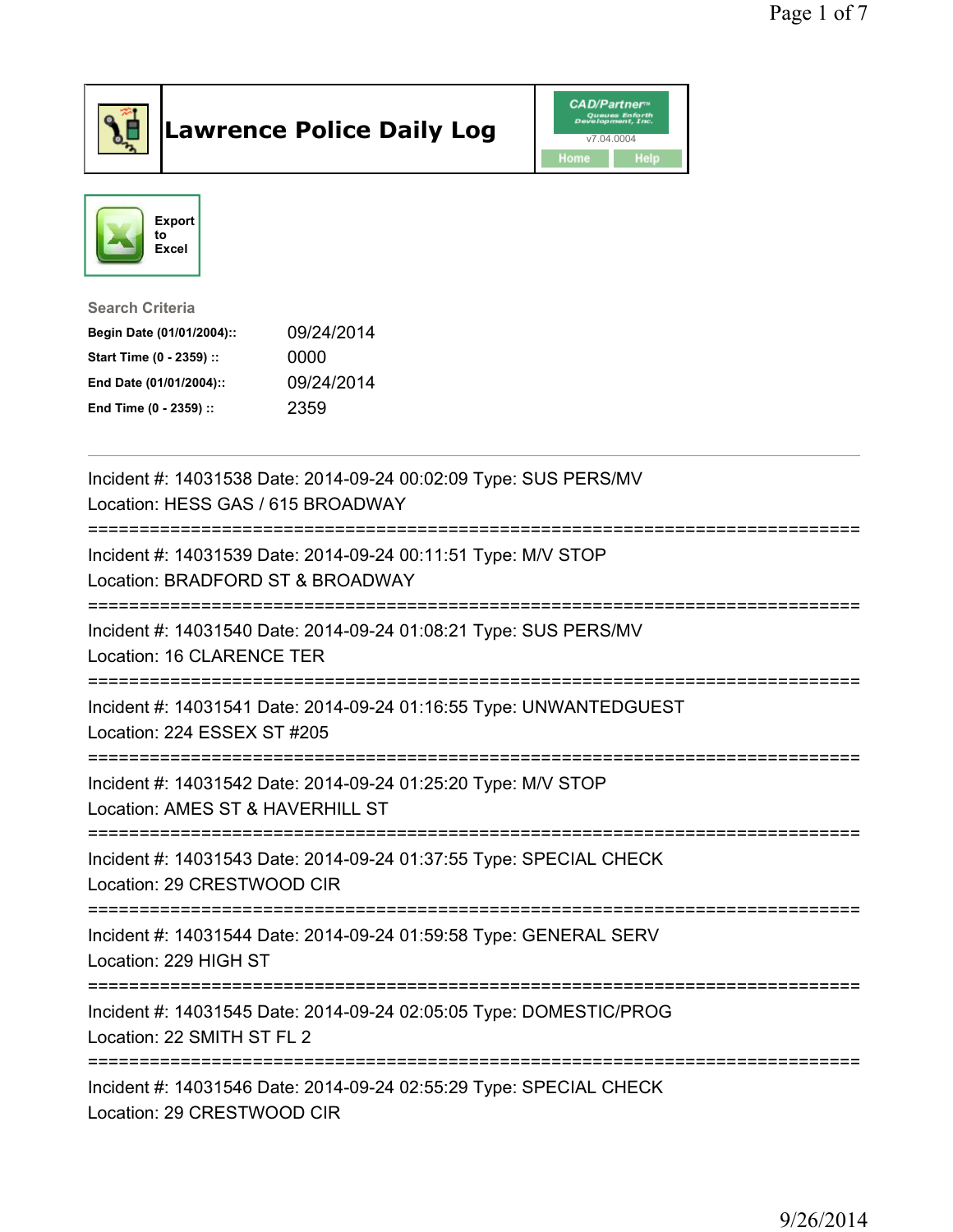| Incident #: 14031547 Date: 2014-09-24 03:02:47 Type: M/V STOP<br>Location: HAVERHILL ST & JACKSON ST<br>==============================    |
|-------------------------------------------------------------------------------------------------------------------------------------------|
| Incident #: 14031548 Date: 2014-09-24 03:15:43 Type: ALARMS<br>Location: DON PEDRO RESTAURANT / 118 S UNION ST                            |
| Incident #: 14031549 Date: 2014-09-24 05:27:27 Type: ALARMS<br>Location: LA GRANDE MULTISERVICES / 44 MYRTLE ST                           |
| Incident #: 14031550 Date: 2014-09-24 06:25:30 Type: UNWANTEDGUEST<br>Location: 10 MORTON ST FL 2                                         |
| Incident #: 14031551 Date: 2014-09-24 06:37:36 Type: DOMESTIC/PAST<br>Location: 61 BRADFORD ST #7<br>==================================== |
| Incident #: 14031552 Date: 2014-09-24 06:47:35 Type: M/V STOP<br>Location: BROADWAY & LOWELL ST                                           |
| Incident #: 14031553 Date: 2014-09-24 07:21:56 Type: INVEST CONT<br>Location: 59 FRANKLIN ST #3                                           |
| Incident #: 14031554 Date: 2014-09-24 07:28:04 Type: M/V STOP<br>Location: HAVERHILL ST & LAWRENCE ST                                     |
| Incident #: 14031555 Date: 2014-09-24 07:39:15 Type: STOL/MV/PAS<br>Location: 10 RHINE ST                                                 |
| Incident #: 14031556 Date: 2014-09-24 07:45:37 Type: M/V STOP<br>Location: MASON ST & WATER ST                                            |
| Incident #: 14031557 Date: 2014-09-24 07:49:41 Type: HIT & RUN M/V<br>Location: 301 HAVERHILL ST                                          |
| Incident #: 14031558 Date: 2014-09-24 07:59:01 Type: M/V STOP<br>Location: ESSEX ST & RIVERSIDE DR                                        |
| Incident #: 14031559 Date: 2014-09-24 08:11:42 Type: M/V STOP<br>Location: WATER ST & MARBLE AVE                                          |
| Incident #: 14031560 Date: 2014-09-24 09:01:03 Type: AUTO ACC/NO PI                                                                       |

Location: MERRIMACK CT & C UNION CT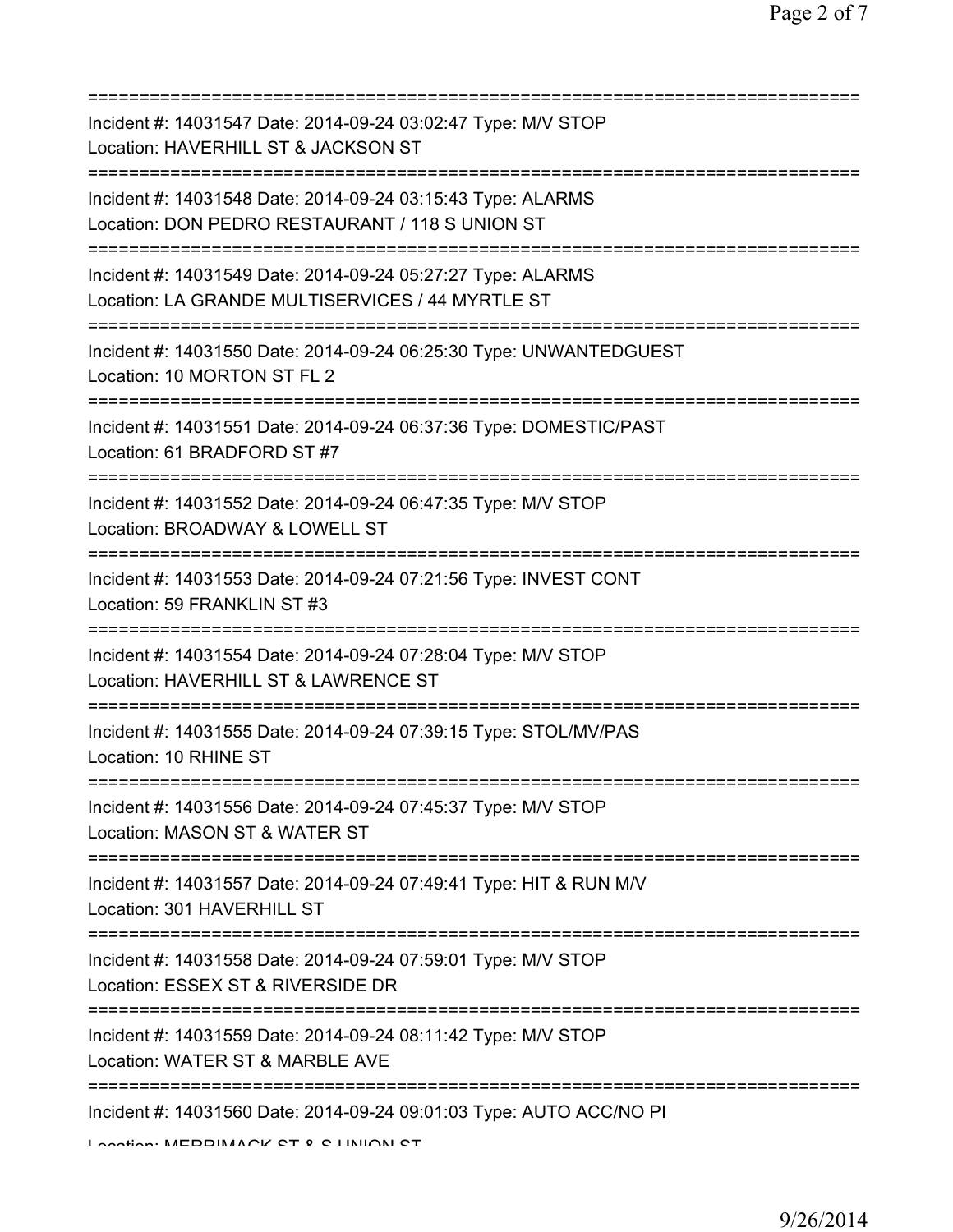| Incident #: 14031561 Date: 2014-09-24 09:24:52 Type: TOW OF M/V<br>Location: 50 FOREST ST                                    |
|------------------------------------------------------------------------------------------------------------------------------|
| Incident #: 14031562 Date: 2014-09-24 09:49:35 Type: TOW OF M/V<br>Location: HOWARD ST & PLEASANT ST                         |
| Incident #: 14031563 Date: 2014-09-24 10:05:52 Type: SUS PERS/MV<br>Location: 22 YALE ST                                     |
| Incident #: 14031564 Date: 2014-09-24 10:09:55 Type: CLOSE STREET<br>Location: HAMPSHIRE ST & LAWRENCE ST                    |
| Incident #: 14031565 Date: 2014-09-24 10:15:45 Type: WARRANT SERVE<br>Location: 245 BROADWAY                                 |
| Incident #: 14031567 Date: 2014-09-24 10:29:57 Type: MAL DAMAGE<br>Location: 198 ESSEX ST                                    |
| Incident #: 14031566 Date: 2014-09-24 10:30:13 Type: ALARM/BURG<br>Location: 2 HOUGH RD                                      |
| Incident #: 14031568 Date: 2014-09-24 10:35:06 Type: WARRANT SERVE<br>Location: 90 LOWELL ST<br>---------------------------- |
| Incident #: 14031569 Date: 2014-09-24 10:45:37 Type: WARRANT SERVE<br>Location: 189 ARLINGTON ST                             |
| Incident #: 14031570 Date: 2014-09-24 10:47:00 Type: ALARM/BURG<br>Location: SUPERMAS / 775 ESSEX ST                         |
| Incident #: 14031571 Date: 2014-09-24 10:56:19 Type: MEDIC SUPPORT<br>Location: 622 ANDOVER ST FL 2ND                        |
| Incident #: 14031572 Date: 2014-09-24 11:15:20 Type: M/V STOP<br>Location: FRANKLIN ST & LOWELL ST                           |
| Incident #: 14031573 Date: 2014-09-24 11:31:11 Type: SUS PERS/MV<br>Location: ANDOVER ST & PHILLIPS ST                       |
| Incident #: 14031574 Date: 2014-09-24 11:59:28 Type: DOMESTIC/PROG                                                           |

 $0.40$  WATER  $0.7$  WAT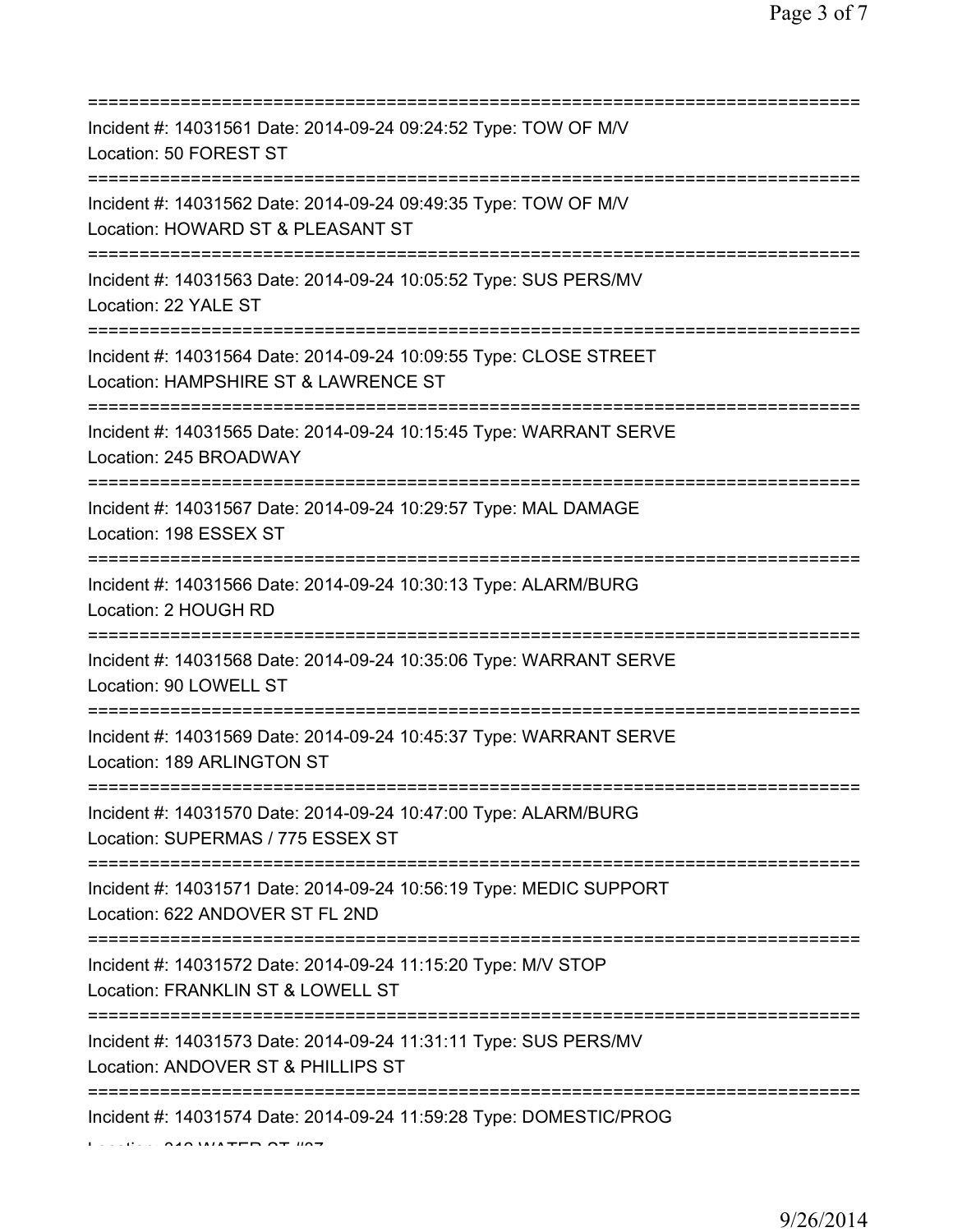| Incident #: 14031575 Date: 2014-09-24 12:04:35 Type: WARRANT SERVE<br>Location: 376 HAVERHILL ST                                             |
|----------------------------------------------------------------------------------------------------------------------------------------------|
| Incident #: 14031576 Date: 2014-09-24 12:07:34 Type: M/V STOP<br>Location: HAMPSHIRE ST & LOWELL ST<br>--------------------------            |
| Incident #: 14031577 Date: 2014-09-24 12:24:58 Type: MEDIC SUPPORT<br>Location: VINFE / 439 S UNION ST #206                                  |
| Incident #: 14031578 Date: 2014-09-24 12:54:26 Type: AUTO ACC/PED<br>Location: ESSEX ST & MARGIN ST                                          |
| Incident #: 14031579 Date: 2014-09-24 13:15:31 Type: M/V STOP<br>Location: MANCHESTER ST & WASHINGTON ST<br>;=====================           |
| Incident #: 14031580 Date: 2014-09-24 14:20:23 Type: ASSIST FIRE<br>Location: ERVING AV & JACKSON ST                                         |
| Incident #: 14031581 Date: 2014-09-24 14:48:36 Type: TOW OF M/V<br>Location: 25-27 DANA ST                                                   |
| Incident #: 14031582 Date: 2014-09-24 15:06:48 Type: M/V STOP<br>Location: COMMON ST & JACKSON ST                                            |
| Incident #: 14031583 Date: 2014-09-24 15:18:33 Type: WIRE DOWN<br>Location: 39 MEDFORD ST                                                    |
| Incident #: 14031584 Date: 2014-09-24 15:19:35 Type: AUTO ACC/PED<br>Location: ESSEX ST & WARREN ST                                          |
| Incident #: 14031585 Date: 2014-09-24 15:37:38 Type: ALARM/BURG<br>Location: PROFILE REALTY / 151 HAMPSHIRE ST                               |
| Incident #: 14031588 Date: 2014-09-24 16:01:21 Type: MAL DAMG PROG<br>Location: 70 N PARISH RD                                               |
| .===================================<br>Incident #: 14031586 Date: 2014-09-24 16:01:38 Type: MEDIC SUPPORT<br>Location: 44 KENDALL ST FL 3RD |
| ==================================<br>Incident #: 14031587 Date: 2014-09-24 16:02:12 Type: INVESTIGATION                                     |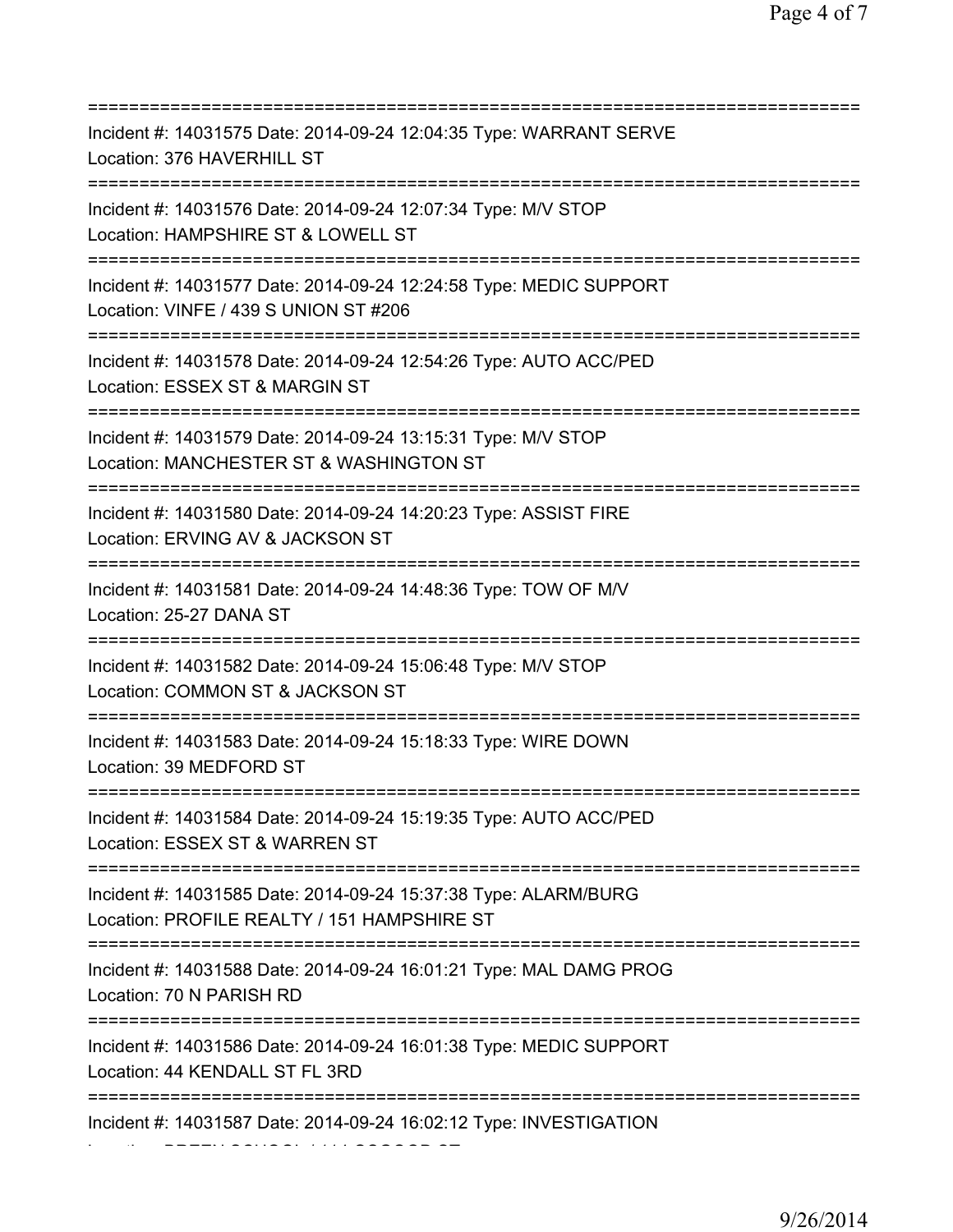| Incident #: 14031589 Date: 2014-09-24 16:23:42 Type: DISTURBANCE<br>Location: 443 S BROADWAY #2<br>;===================                |
|----------------------------------------------------------------------------------------------------------------------------------------|
| Incident #: 14031590 Date: 2014-09-24 16:49:59 Type: ALARM/BURG<br>Location: LAWRENCE FIRE DEPT / 112 BAILEY ST                        |
| Incident #: 14031591 Date: 2014-09-24 16:51:30 Type: KEEP PEACE<br>Location: 61 BRADFORD ST #7<br>==================================== |
| Incident #: 14031592 Date: 2014-09-24 16:56:04 Type: SUS PERS/MV<br>Location: 119 ABBOTT ST                                            |
| Incident #: 14031593 Date: 2014-09-24 17:03:02 Type: MV/BLOCKING<br>Location: 45 BROMFIELD ST                                          |
| Incident #: 14031594 Date: 2014-09-24 17:06:18 Type: LARCENY/PAST<br>Location: SUBWAY / 360 BROADWAY                                   |
| Incident #: 14031595 Date: 2014-09-24 17:17:40 Type: SUS PERS/MV<br>Location: 1 BENNINGTON ST                                          |
| Incident #: 14031596 Date: 2014-09-24 17:26:13 Type: SUS PERS/MV<br>Location: 28 PACKARD ST                                            |
| Incident #: 14031597 Date: 2014-09-24 17:36:45 Type: SUS PERS/MV<br>Location: ALLSTON ST & HIGH ST                                     |
| Incident #: 14031598 Date: 2014-09-24 17:37:54 Type: M/V STOP<br>Location: EMMETT ST & KINGSTON ST                                     |
| Incident #: 14031599 Date: 2014-09-24 17:39:07 Type: M/V STOP<br>Location: CAMBRIDGE ST & WINTHROP AV                                  |
| Incident #: 14031600 Date: 2014-09-24 17:45:29 Type: M/V STOP<br>Location: CHESTER ST & S BROADWAY                                     |
| Incident #: 14031602 Date: 2014-09-24 18:09:41 Type: DOMESTIC/PROG<br>Location: 550 BROADWAY #409                                      |
| Incident #: 14031601 Date: 2014-09-24 18:10:01 Type: M/V STOP                                                                          |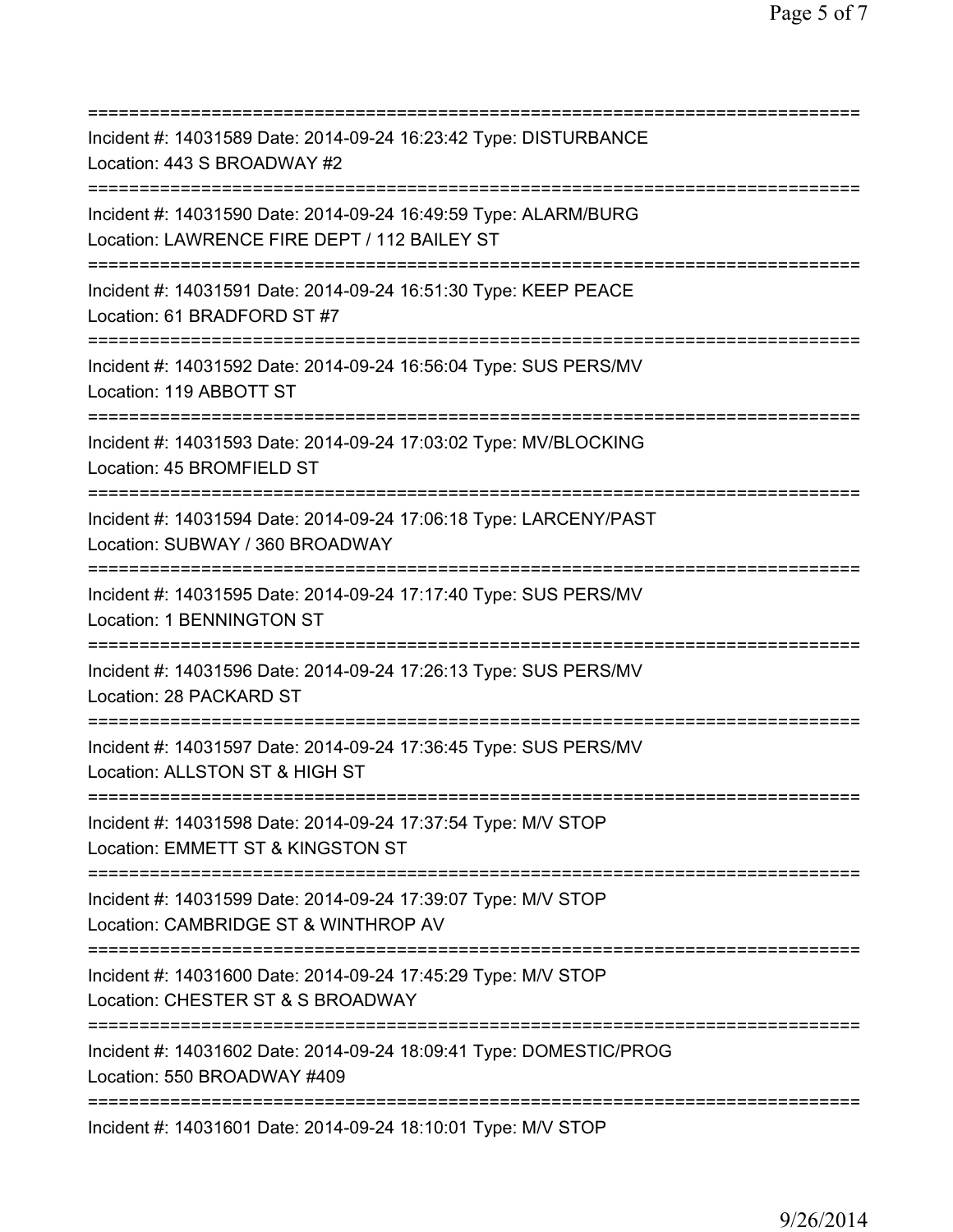| Incident #: 14031603 Date: 2014-09-24 18:15:09 Type: GENERAL SERV<br>Location: 400 S BROADWAY<br>===================                       |
|--------------------------------------------------------------------------------------------------------------------------------------------|
| Incident #: 14031604 Date: 2014-09-24 18:29:45 Type: M/V STOP<br>Location: FRANKLIN ST & METHUEN ST                                        |
| Incident #: 14031605 Date: 2014-09-24 18:41:39 Type: GENERAL SERV<br>Location: 252 PROSPECT ST                                             |
| Incident #: 14031606 Date: 2014-09-24 18:59:11 Type: M/V STOP<br>Location: ANDOVER ST & BROOKFIELD ST                                      |
| Incident #: 14031607 Date: 2014-09-24 19:25:14 Type: LIC PLATE STO<br>Location: 9 BEACON ST                                                |
| Incident #: 14031608 Date: 2014-09-24 19:27:19 Type: HARASSMENT<br>Location: WEATHERBEE SCHOOL / 75 NEWTON ST                              |
| Incident #: 14031609 Date: 2014-09-24 19:28:30 Type: KEEP PEACE<br>Location: 196 JACKSON ST                                                |
| Incident #: 14031610 Date: 2014-09-24 20:23:00 Type: SHOPLIFTING<br>Location: CVS / 205 S BROADWAY                                         |
| :==========<br>Incident #: 14031611 Date: 2014-09-24 20:49:42 Type: 911 HANG UP<br>Location: 515 LOWELL ST FL 2                            |
| Incident #: 14031612 Date: 2014-09-24 20:57:11 Type: M/V STOP<br>Location: BROADWAY & WHITMAN ST                                           |
| Incident #: 14031613 Date: 2014-09-24 21:34:06 Type: M/V STOP<br>Location: 481 BROADWAY                                                    |
| :=====================================<br>Incident #: 14031614 Date: 2014-09-24 21:45:54 Type: MAL DAMAGE<br>Location: 3 MERRIMACK VIEW CT |
| Incident #: 14031615 Date: 2014-09-24 21:46:43 Type: B&E/PROG<br>Location: 901 ESSEX ST                                                    |
| Incident #: 14031616 Date: 2014-09-24 22:25:27 Type: ASSSIT OTHER PD                                                                       |